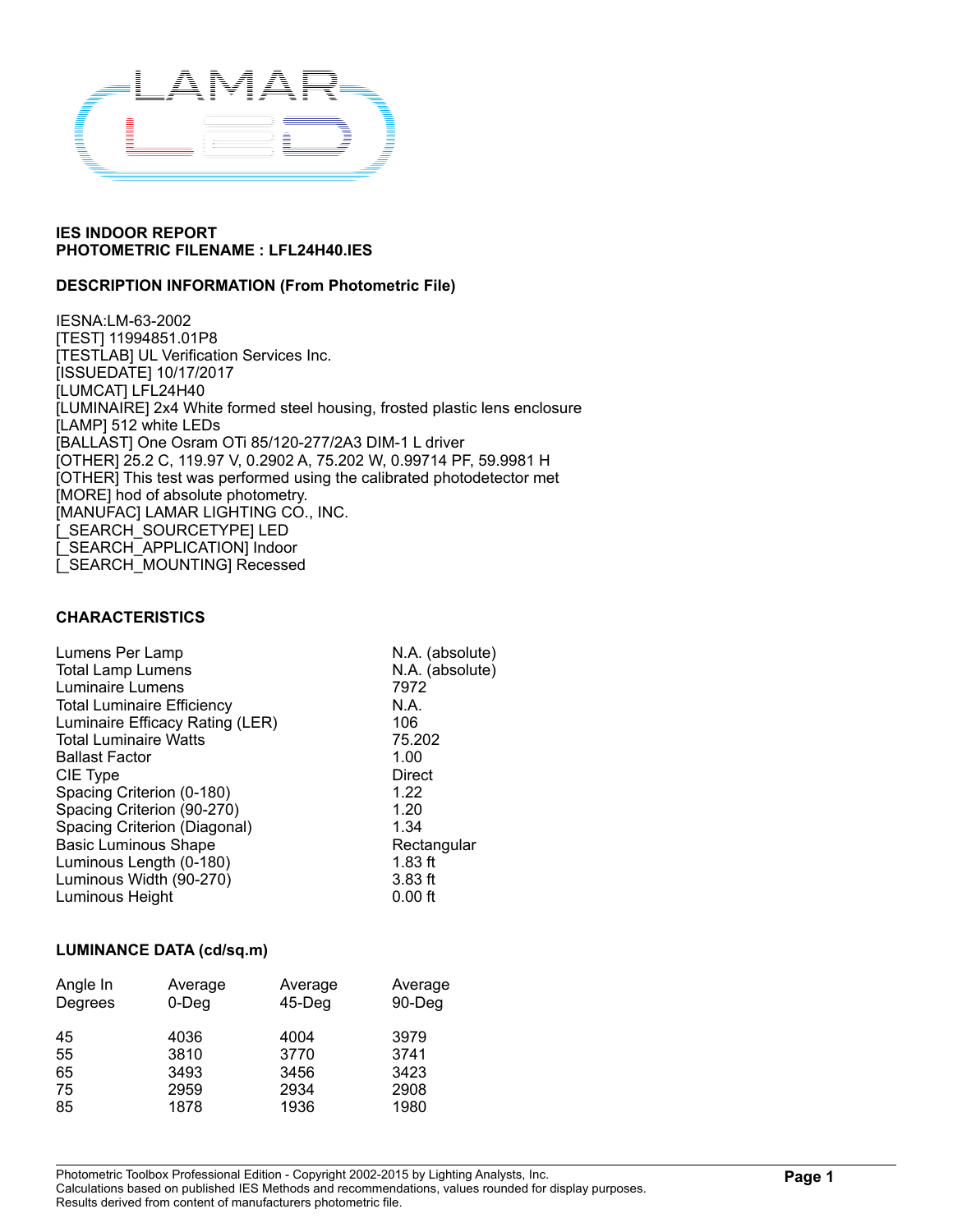### **CANDELA TABULATION**

|      | 0.0      | 22.5                                         | 45.0              | 67.5                       | 90.0     |
|------|----------|----------------------------------------------|-------------------|----------------------------|----------|
| 0.0  | 3003.953 | 3003.953                                     | 3003.953          | 3003.953                   | 3003.953 |
| 0.5  | 3003.953 | 3003.953                                     | 3003.953          | 3006.034                   | 3006.034 |
| 1.0  | 3003.953 | 3001.873                                     | 3003.953          | 3003.953                   | 3006.034 |
| 1.5  | 3001.873 | 3001.873                                     | 3003.953          | 3003.953                   | 3006.034 |
| 2.0  | 2999.793 | 3001.873                                     | 3001.873          | 3001.873                   | 3003.953 |
| 2.5  | 2999.793 | 2999.793                                     | 2999.793          | 3001.873                   | 3001.873 |
| 3.0  | 2997.712 | 2997.712                                     | 2997.712          | 2999.793                   | 2999.793 |
| 3.5  |          | 2995.632 2995.632 2995.632 2995.632          |                   |                            | 2997.712 |
| 4.0  |          | 2991.472 2993.552                            | 2993.552 2993.552 |                            | 2995.632 |
| 4.5  | 2989.391 | 2989.391                                     |                   | 2991.472 2991.472 2991.472 |          |
| 5.0  | 2985.231 | 2985.231                                     | 2987.311          | 2987.311                   | 2989.391 |
| 5.5  |          | 2983.150 2983.150                            | 2983.150          | 2983.150                   | 2985.231 |
| 6.0  |          | 2978.990 2978.990                            | 2978.990          | 2978.990                   | 2981.070 |
| 6.5  |          | 2974.829 2974.829 2974.829                   |                   | 2974.829                   | 2974.829 |
| 7.0  |          | 2970.669 2968.588 2970.669 2970.669          |                   |                            | 2970.669 |
| 7.5  |          | 2964.428 2964.428                            |                   | 2964.428 2964.428          | 2964.428 |
| 8.0  |          | 2958.187 2958.187                            |                   | 2960.267 2958.187          | 2960.267 |
| 8.5  |          | 2954.026 2954.026                            | 2954.026          | 2951.946                   | 2954.026 |
| 9.0  | 2947.785 | 2947.785                                     | 2947.785          | 2945.705                   | 2947.785 |
| 9.5  | 2941.544 | 2941.544                                     | 2941.544          | 2939.464                   | 2941.544 |
| 10.0 | 2935.303 | 2933.223                                     | 2933.223          | 2933.223                   | 2933.223 |
| 10.5 | 2926.982 | 2926.982                                     | 2926.982          | 2926.982                   | 2926.982 |
| 11.0 | 2920.741 | 2918.661                                     | 2918.661          | 2918.661                   | 2918.661 |
| 11.5 |          | 2912.420 2912.420                            |                   | 2910.340 2910.340          | 2910.340 |
| 12.0 |          | 2904.099 2904.099 2902.019 2902.019 2902.019 |                   |                            |          |
| 12.5 |          | 2895.778 2895.778                            | 2893.697          | 2893.697 2893.697          |          |
| 13.0 | 2887.457 | 2887.457                                     | 2885.376          | 2885.376                   | 2885.376 |
| 13.5 |          | 2879.135 2877.055                            | 2874.975          | 2874.975                   | 2874.975 |
| 14.0 |          | 2868.734 2868.734 2866.654                   |                   | 2864.573                   | 2866.654 |
| 14.5 |          | 2860.413 2858.332                            | 2856.252          | 2856.252                   | 2856.252 |
| 15.0 | 2850.011 | 2847.931                                     | 2847.931          | 2845.851                   | 2845.851 |
| 15.5 |          | 2839.610 2837.529 2837.529 2835.449          |                   |                            | 2835.449 |
| 16.0 |          | 2829.208 2827.128                            | 2825.048 2822.967 |                            | 2822.967 |
| 16.5 | 2818.807 | 2816.726                                     | 2814.646          | 2812.566                   | 2812.566 |
| 17.0 | 2806.325 | 2806.325                                     | 2804.245          | 2800.084                   | 2800.084 |
| 17.5 | 2795.923 | 2793.843                                     | 2791.763          | 2789.682                   | 2787.602 |
| 18.0 | 2783.442 | 2781.361                                     | 2779.281          | 2777.201                   | 2777.201 |
| 18.5 |          | 2770.960 2770.960                            |                   | 2768.879 2764.719 2762.639 |          |
| 19.0 |          | 2758.478 2758.478                            |                   | 2756.398 2752.237 2750.157 |          |
| 19.5 |          | 2745.996 2745.996 2743.916 2737.675 2737.675 |                   |                            |          |
| 20.0 |          | 2733.514 2731.434 2729.354 2725.193 2725.193 |                   |                            |          |
| 20.5 |          | 2718.952 2718.952 2716.872 2710.631 2710.631 |                   |                            |          |
| 21.0 |          | 2706.470 2704.390 2702.310 2698.149 2696.069 |                   |                            |          |
| 21.5 |          | 2691.908 2691.908 2687.748 2683.587 2683.587 |                   |                            |          |
| 22.0 |          | 2679.427 2677.346 2673.186 2669.025 2669.025 |                   |                            |          |
| 22.5 |          | 2664.864 2662.784 2658.624 2654.463 2654.463 |                   |                            |          |
| 23.0 |          | 2650.302 2648.222 2644.061                   |                   | 2639.901 2637.821          |          |
| 23.5 |          | 2635.740 2633.660 2629.499 2625.339 2623.258 |                   |                            |          |
| 24.0 |          | 2621.178 2619.098 2614.937 2610.777 2608.696 |                   |                            |          |
| 24.5 |          | 2606.616 2604.536 2600.375 2594.134 2592.054 |                   |                            |          |
| 25.0 |          | 2589.974 2587.893 2583.733 2577.492 2577.492 |                   |                            |          |
| 25.5 |          | 2575.412 2573.331 2569.171 2562.930 2560.849 |                   |                            |          |
| 26.0 |          | 2560.849 2556.689 2552.528 2546.287 2546.287 |                   |                            |          |
| 26.5 |          | 2544.207 2542.127 2537.966 2531.725 2529.645 |                   |                            |          |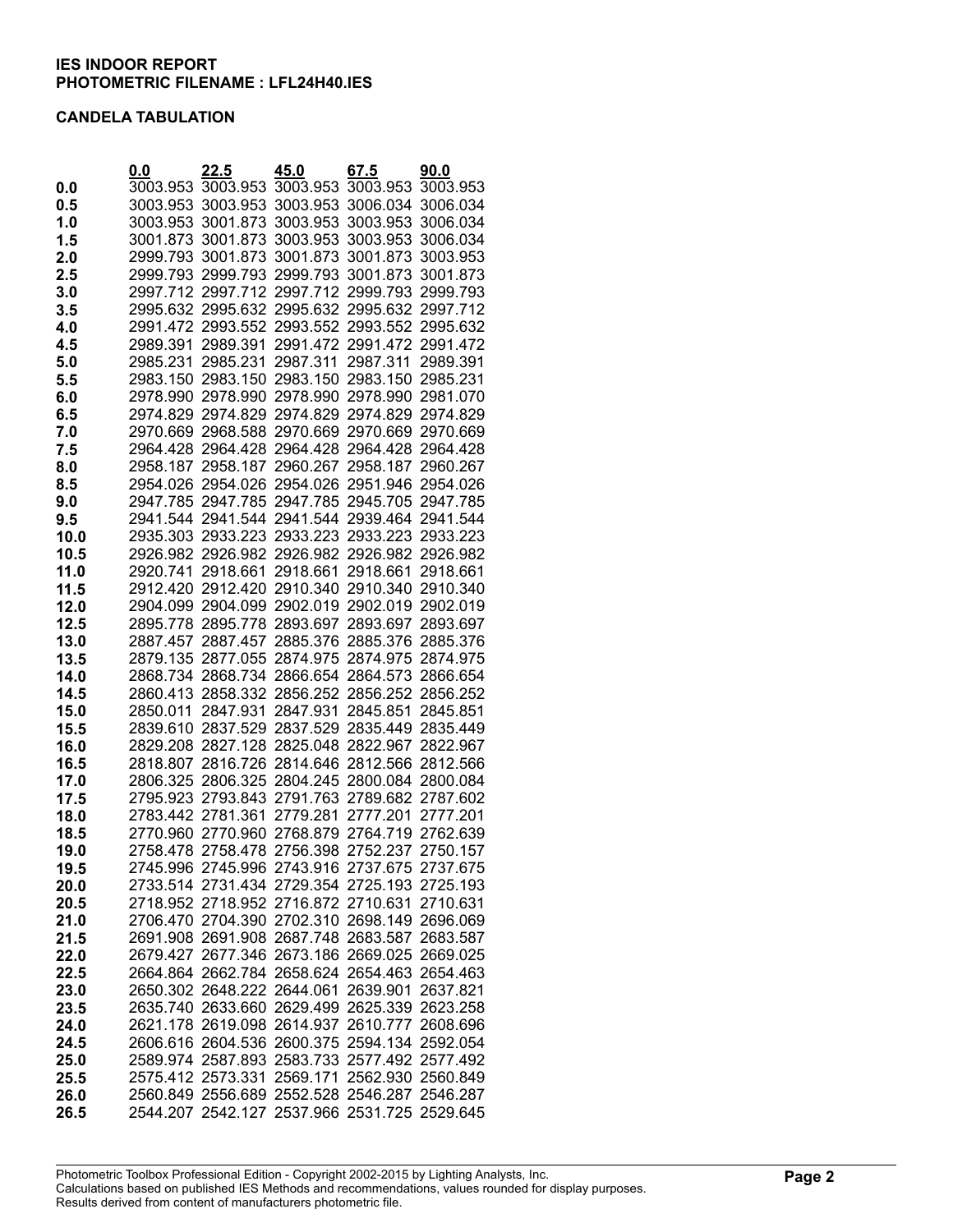| 27.0         |                      | 2527.565 2527.565 2521.324 2515.083 2513.003 |                            |                                     |                      |
|--------------|----------------------|----------------------------------------------|----------------------------|-------------------------------------|----------------------|
| 27.5         |                      | 2513.003 2510.922 2506.762 2498.440 2496.360 |                            |                                     |                      |
| 28.0         |                      | 2496.360 2494.280 2490.119 2481.798          |                            |                                     | 2479.718             |
| 28.5         |                      | 2479.718 2477.637 2473.477 2465.156 2463.075 |                            |                                     |                      |
| 29.0         |                      | 2460.995 2460.995 2456.834 2448.513          |                            |                                     | 2446.433             |
| 29.5         | 2444.353             | 2444.353                                     | 2440.192 2431.871          |                                     | 2429.791             |
| 30.0         | 2427.710             | 2427.710                                     | 2421.469                   | 2415.228                            | 2413.148             |
| 30.5         | 2411.068             | 2411.068                                     | 2404.827                   | 2396.506                            | 2394.425             |
| 31.0         |                      | 2394.425 2394.425 2388.185 2379.863 2377.783 |                            |                                     |                      |
| 31.5         |                      | 2377.783 2377.783 2371.542 2363.221          |                            |                                     | 2361.141             |
| 32.0         | 2361.141             |                                              |                            | 2359.060 2352.819 2344.498 2342.418 |                      |
| 32.5         |                      | 2344.498 2342.418 2334.097 2327.856 2325.776 |                            |                                     |                      |
| 33.0         |                      | 2325.776 2325.776 2317.454 2309.133 2307.053 |                            |                                     |                      |
| 33.5         |                      | 2309.133 2307.053                            |                            | 2298.732 2290.410                   | 2290.410             |
| 34.0         | 2292.491             |                                              | 2288.330 2282.089 2273.768 |                                     | 2271.688             |
| 34.5         |                      | 2275.848 2271.688 2263.367                   |                            | 2255.045                            | 2252.965             |
| 35.0         |                      | 2259.206 2252.965 2246.724 2236.323          |                            |                                     | 2234.242             |
| 35.5         |                      | 2240.483 2234.242 2228.001                   |                            | 2217.600                            | 2215.520             |
| 36.0         |                      | 2221.760 2217.600 2209.279 2200.957          |                            |                                     | 2196.797             |
| 36.5         | 2205.118             | 2198.877 2190.556 2180.154                   |                            |                                     | 2178.074             |
| 37.0         | 2186.395             |                                              |                            | 2180.154 2171.833 2161.432 2161.432 |                      |
| 37.5         | 2165.592             | 2161.432                                     | 2153.111                   | 2142.709                            | 2140.629             |
| 38.0         | 2146.870             | 2142.709 2134.388                            |                            | 2123.986                            | 2121.906             |
| 38.5         | 2128.147             | 2123.986 2115.665                            |                            | 2103.183 2101.103                   |                      |
| 39.0         | 2109.424             |                                              | 2103.183 2094.862          | 2084.461                            | 2082.380             |
| 39.5         | 2088.621             | 2084.461                                     | 2076.556                   | 2064.698                            | 2062.618             |
| 40.0         | 2068.026             | 2064.906                                     | 2055.961                   | 2044.727                            | 2042.855             |
| 40.5         | 2047.847             | 2044.935 2035.574                            |                            | 2024.548 2022.884                   |                      |
| 41.0         | 2026.836             | 2025.172                                     | 2015.395                   | 2004.369 2002.705                   |                      |
| 41.5         | 2006.449             | 2004.993                                     | 1995.008                   | 1984.398                            | 1982.526             |
| 42.0         | 1986.479             | 1984.606                                     | 1974.829                   | 1964.011                            | 1962.139             |
| 42.5<br>43.0 | 1966.092<br>1945.705 | 1964.427<br>1943.624                         | 1954.234<br>1933.639       | 1943.416<br>1922.821                | 1941.544<br>1920.949 |
| 43.5         | 1925.526             | 1922.613                                     | 1912.628                   | 1902.018                            | 1900.354             |
| 44.0         | 1905.347             | 1901.602                                     | 1891.825                   | 1881.215                            | 1879.551             |
| 44.5         | 1884.960             | 1880.383                                     | 1870.398                   | 1860.412                            | 1858.956             |
| 45.0         | 1864.573             | 1859.372                                     | 1849.595                   | 1839.401                            | 1838.153             |
| 45.5         | 1844.186             | 1838.153                                     | 1828.584                   | 1818.598                            | 1816.310             |
| 46.0         | 1823.383             | 1816.934                                     | 1807.989                   | 1797.171                            | 1795.091             |
| 46.5         | 1802.580             | 1795.507                                     | 1786.562                   | 1775.952                            | 1773.248             |
| 47.0         | 1781.569             | 1774.080                                     | 1765.135                   | 1754.317                            | 1752.029             |
| 47.5         | 1760.142             | 1752.653                                     | 1743.916                   | 1732.474                            | 1730.602             |
| 48.0         | 1738.715             | 1731.018                                     | 1722.280                   | 1711.047                            | 1708.967             |
| 48.5         | 1717.288             | 1709.591                                     | 1700.437                   | 1689.204                            | 1687.123             |
| 49.0         | 1694.820             | 1687.747                                     | 1679.010                   | 1667.152                            | 1664.864             |
| 49.5         | 1672.353             | 1666.320                                     | 1657.375                   | 1645.309                            | 1642.605             |
| 50.0         | 1650.302             | 1644.477                                     | 1635.532                   | 1623.258                            | 1620.970             |
| 50.5         | 1628.043             | 1622.634                                     | 1613.897                   | 1602.039                            | 1599.959             |
| 51.0         | 1605.576             | 1601.623                                     | 1592.054                   | 1579.988                            | 1577.908             |
| 51.5         | 1583.524             | 1579.572                                     | 1569.794                   | 1557.937                            | 1556.064             |
| 52.0         | 1560.849             | 1557.521                                     | 1546.911                   | 1535.886                            | 1534.013             |
| 52.5         | 1538.382             | 1535.261                                     | 1524.860                   | 1513.834                            | 1512.378             |
| 53.0         | 1515.915             | 1513.210                                     | 1502.393                   | 1491.783                            | 1489.911             |
| 53.5         | 1493.655             | 1490.951                                     | 1480.134                   | 1469.732                            | 1467.860             |
| 54.0         | 1471.812             | 1468.068                                     | 1457.874                   | 1447.473                            | 1445.809             |
| 54.5         | 1449.969             | 1445.393                                     | 1435.407                   | 1425.422                            | 1423.757             |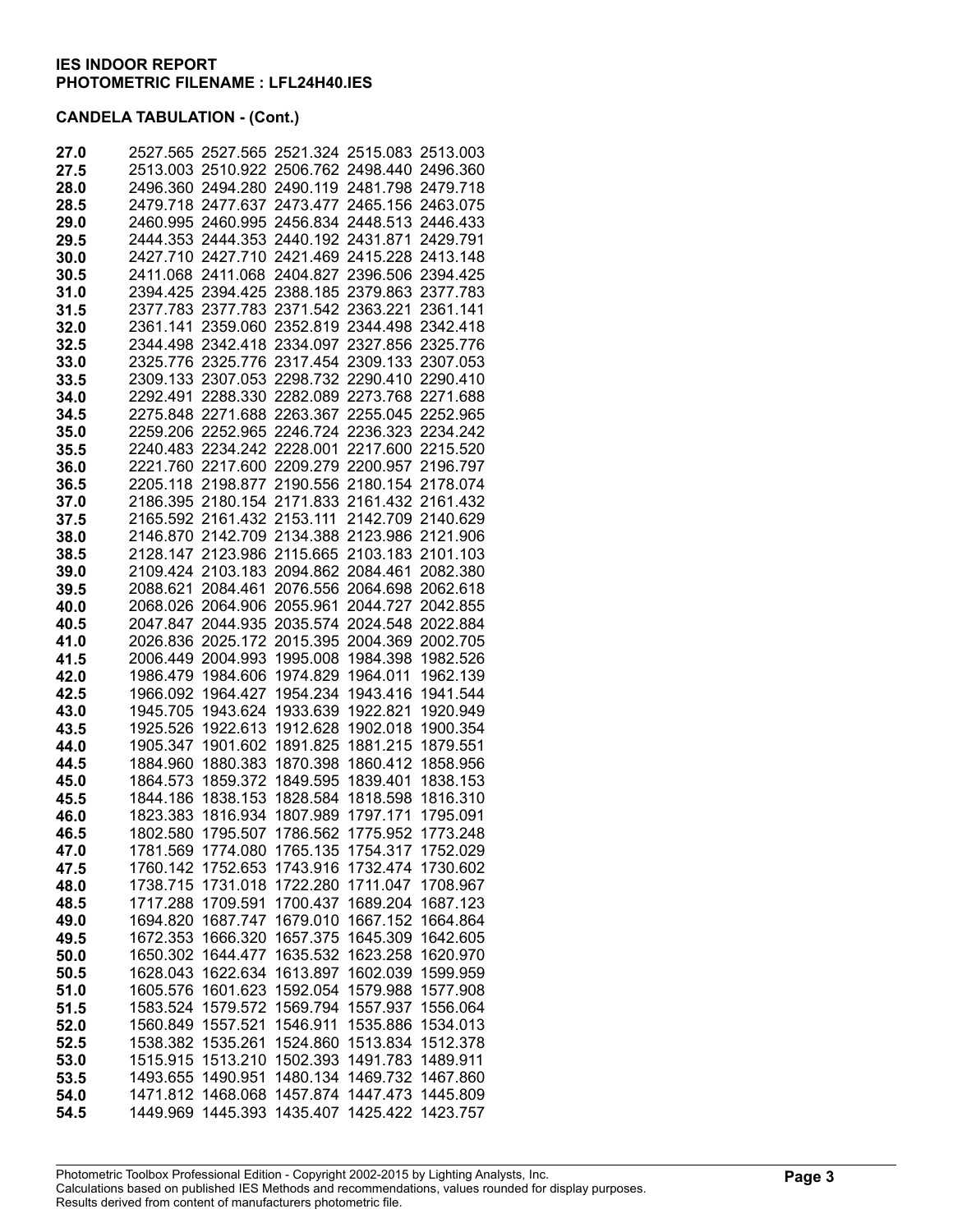| 55.0         | 1427.918             | 1422.717             | 1412.940             | 1402.954             | 1401.914             |
|--------------|----------------------|----------------------|----------------------|----------------------|----------------------|
| 55.5         | 1405.659             | 1400.250             | 1390.265             | 1380.695             | 1379.447             |
| 56.0         | 1383.608             | 1377.575             | 1368.005             | 1358.436             | 1356.980             |
| 56.5         | 1361.556             | 1354.899             | 1345.538             | 1336.177             | 1334.304             |
| 57.0         | 1339.089             | 1332.016             | 1323.279             | 1313.501             | 1311.837             |
| 57.5         | 1316.830             | 1309.549             | 1301.020             | 1290.826             | 1289.370             |
| 58.0         | 1294.571             | 1286.874             | 1278.552             | 1267.943             | 1266.279             |
| 58.5         | 1272.104<br>1248.388 | 1263.782<br>1240.899 | 1255.877             | 1245.268<br>1222.176 | 1243.603<br>1220.928 |
| 59.0<br>59.5 | 1224.465             | 1218.224             | 1232.786<br>1209.695 | 1199.501             | 1198.253             |
| 60.0         | 1200.749             | 1195.548             | 1186.811             | 1176.410             | 1175.578             |
| 60.5         | 1177.034             | 1172.665             | 1163.928             | 1153.318             | 1152.278             |
| 61.0         | 1153.110             | 1149.574             | 1141.045             | 1130.227             | 1129.187             |
| 61.5         | 1129.395             | 1126.483             | 1118.161             | 1107.136             | 1106.304             |
| 62.0         | 1105.888             | 1103.599             | 1094.654             | 1084.044             | 1083.628             |
| 62.5         | 1082.380             | 1080.300             | 1071.147             | 1060.745             | 1060.745             |
| 63.0         | 1058.873             | 1056.584             | 1047.847             | 1038.070             | 1037.654             |
| 63.5         | 1034.325             | 1033.077             | 1024.132             | 1015.186             | 1014.562             |
| 64.0         | 1010.610             | 1009.570             | 1000.832             | 991.887              | 991.471              |
| 64.5         | 987.102              | 986.062              | 977.533              | 969.004              | 968.380              |
| 65.0         | 964.427              | 962.555              | 954.234              | 945.912              | 945.080              |
| 65.5         | 941.544              | 939.047              | 930.934              | 922.821              | 922.197              |
| 66.0         | 918.869              | 915.540              | 907.635              | 899.730              | 899.522              |
| 66.5         | 896.401              | 892.033              | 884.128              | 876.846              | 876.638              |
| 67.0         | 873.726              | 868.733              | 861.244              | 853.963              | 853.547              |
| 67.5         | 850.635              | 845.434              | 838.153              | 831.080              | 830.456              |
| 68.0<br>68.5 | 827.335              | 821.927<br>798.835   | 815.478<br>792.802   | 808.405<br>785.313   | 807.781<br>784.689   |
| 69.0         | 804.036<br>781.153   | 775.952              | 769.919              | 762.222              | 762.014              |
| 69.5         | 758.269              | 753.069              | 746.828              | 739.547              | 739.339              |
| 70.0         | 734.762              | 729.977              | 723.736              | 716.663              | 716.871              |
| 70.5         | 710.631              | 707.094              | 700.853              | 693.572              | 693.988              |
| 71.0         | 686.707              | 684.003              | 677.970              | 670.897              | 670.897              |
| 71.5         | 662.992              | 661.119              | 655.295              | 648.430              | 648.013              |
| 72.0         | 639.068              | 638.028              | 632.411              | 625.546              | 625.338              |
| 72.5         | 615.561              | 615.145              | 609.320              | 602.663              | 603.079              |
| 73.0         | 592.261              | 592.261              | 586.437              | 580.196              | 580.612              |
| 73.5         | 568.754              | 569.586              | 563.761              | 557.728              | 557.936              |
| 74.0         | 545.663              | 546.911              | 541.086              | 535.469              | 535.885              |
| 74.5         | 522.779              | 524.028              | 518.411              | 513.626              | 513.834              |
| 75.0         | 500.312              | 501.560              | 496.152              | 491.575              | 491.783              |
| 75.5         | 478.053              | 478.885              | 474.516              | 469.732              | 469.940              |
| 76.0         | 456.210              | 456.418              | 452.673<br>430.830   | 448.097              | 448.305              |
| 76.5<br>77.0 | 434.367<br>412.732   | 434.575<br>412.524   | 408.987              | 426.670<br>405.450   | 426.878<br>405.659   |
| 77.5         | 391.721              | 390.888              | 387.768              | 384.647              | 384.647              |
| 78.0         | 370.293              | 369.253              | 366.757              | 363.636              | 363.844              |
| 78.5         | 348.866              | 347.826              | 346.370              | 343.250              | 343.458              |
| 79.0         | 328.063              | 327.023              | 326.191              | 323.071              | 322.863              |
| 79.5         | 307.468              | 306.220              | 305.388              | 303.308              | 303.516              |
| 80.0         | 287.497              | 286.041              | 285.833              | 283.545              | 283.753              |
| 80.5         | 267.319              | 266.278              | 266.486              | 264.198              | 264.822              |
| 81.0         | 247.764              | 247.140              | 247.556              | 245.475              | 246.100              |
| 81.5         | 228.209              | 228.417              | 228.833              | 227.169              | 227.793              |
| 82.0         | 209.278              | 210.110              | 210.734              | 209.278              | 210.110              |
| 82.5         | 190.764              | 191.804              | 192.844              | 191.804              | 192.636              |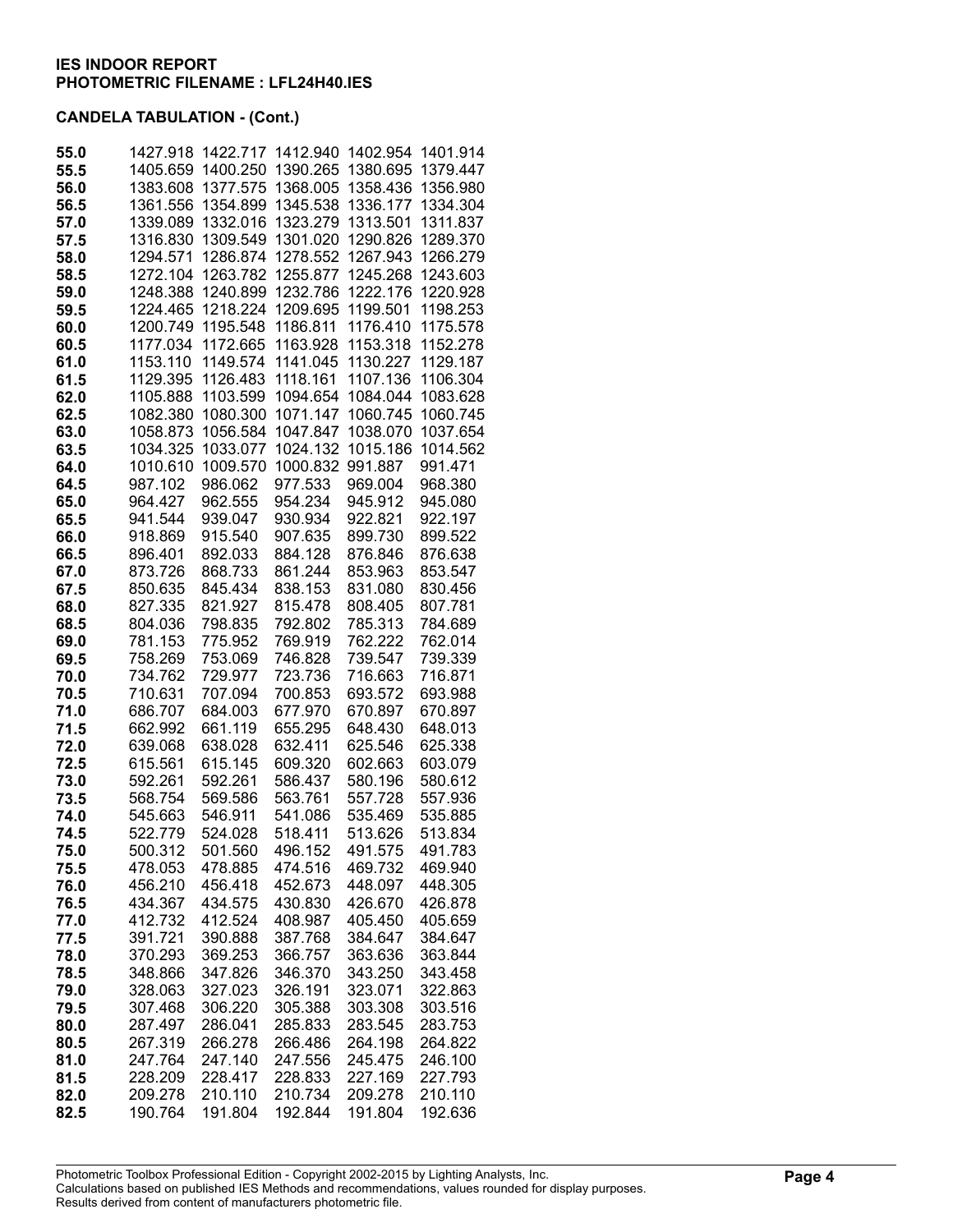| 83.0<br>83.5   | 172.665<br>155.606 | 174.537<br>157.479 | 175.161<br>158.311 | 175.161<br>158.519 | 175.993<br>159.559 |
|----------------|--------------------|--------------------|--------------------|--------------------|--------------------|
| 84.0           | 138.964            | 141.044            | 141.876            | 142.501            | 143.333            |
| 84.5           | 122.322            | 125.234            | 125.858            | 126.898            | 127.938            |
| 85.0           | 106.927            | 109.424            | 110.256            | 111.920            | 112.752            |
| 85.5           | 91.949             | 94.654             | 95.278             | 97.358             | 98.398             |
| 86.0           | 77.595             | 80.092             | 80.924             | 83.004             | 84.460             |
| 86.5           | 63.865             | 65.946             | 66.986             | 69.274             | 70.730             |
| 87.0           | 51.175             | 52.632             | 53.880             | 56.168             | 57.624             |
| 87.5           | 39.318             | 40.358             | 41.398             | 43.478             | 44.934             |
| 88.0           | 28.500             | 29.124             | 29.956             | 32.037             | 33.493             |
| 88.5           | 18.931             | 19.139             | 19.971             | 21.635             | 22.883             |
| 89.0           | 10.818             | 10.818             | 11.858             | 13.106             | 14.354             |
| 89.5           | 5.201              | 4.993              | 5.825              | 6.865              | 7.697              |
| 90.0           | 2.288              | 2.288              | 2.912              | 3.120              | 3.537              |
| 90.5<br>91.0   | 0.000<br>0.000     | 0.000<br>0.000     | 0.000<br>0.000     | 0.000<br>0.000     | 0.000<br>0.000     |
| 91.5           | 0.000              | 0.000              | 0.000              | 0.000              | 0.000              |
| 92.0           | 0.000              | 0.000              | 0.000              | 0.000              | 0.000              |
| 92.5           | 0.000              | 0.000              | 0.000              | 0.000              | 0.000              |
| 93.0           | 0.000              | 0.000              | 0.000              | 0.000              | 0.000              |
| 93.5           | 0.000              | 0.000              | 0.000              | 0.000              | 0.000              |
| 94.0           | 0.000              | 0.000              | 0.000              | 0.000              | 0.000              |
| 94.5           | 0.000              | 0.000              | 0.000              | 0.000              | 0.000              |
| 95.0           | 0.000              | 0.000              | 0.000              | 0.000              | 0.000              |
| 95.5           | 0.000              | 0.000              | 0.000              | 0.000              | 0.000              |
| 96.0           | 0.000              | 0.000              | 0.000              | 0.000              | 0.000              |
| 96.5           | 0.000              | 0.000              | 0.000              | 0.000              | 0.000              |
| 97.0           | 0.000              | 0.000              | 0.000              | 0.000              | 0.000              |
| 97.5           | 0.000              | 0.000              | 0.000              | 0.000              | 0.000              |
| 98.0           | 0.000              | 0.000              | 0.000              | 0.000              | 0.000              |
| 98.5<br>99.0   | 0.000<br>0.000     | 0.000<br>0.000     | 0.000<br>0.000     | 0.000<br>0.000     | 0.000<br>0.000     |
| 99.5           | 0.000              | 0.000              | 0.000              | 0.000              | 0.000              |
| 100.0          | 0.000              | 0.000              | 0.000              | 0.000              | 0.000              |
| 100.5          | 0.000              | 0.000              | 0.000              | 0.000              | 0.000              |
| 101.0          | 0.000              | 0.000              | 0.000              | 0.000              | 0.000              |
| 101.5          | 0.000              | 0.000              | 0.000              | 0.000              | 0.000              |
| 102.0          | 0.000              | 0.000              | 0.000              | 0.000              | 0.000              |
| 102.5          | 0.000              | 0.000              | 0.000              | 0.000              | 0.000              |
| 103.0          | 0.000              | 0.000              | 0.000              | 0.000              | 0.000              |
| 103.5          | 0.000              | 0.000              | 0.000              | 0.000              | 0.000              |
| 104.0          | 0.000              | 0.000              | 0.000              | 0.000              | 0.000              |
| 104.5          | 0.000              | 0.000              | 0.000              | 0.000              | 0.000              |
| 105.0          | 0.000<br>0.000     | 0.000<br>0.000     | 0.000<br>0.000     | 0.000<br>0.000     | 0.000<br>0.000     |
| 105.5<br>106.0 | 0.000              | 0.000              | 0.000              | 0.000              | 0.000              |
| 106.5          | 0.000              | 0.000              | 0.000              | 0.000              | 0.000              |
| 107.0          | 0.000              | 0.000              | 0.000              | 0.000              | 0.000              |
| 107.5          | 0.000              | 0.000              | 0.000              | 0.000              | 0.000              |
| 108.0          | 0.000              | 0.000              | 0.000              | 0.000              | 0.000              |
| 108.5          | 0.000              | 0.000              | 0.000              | 0.000              | 0.000              |
| 109.0          | 0.000              | 0.000              | 0.000              | 0.000              | 0.000              |
| 109.5          | 0.000              | 0.000              | 0.000              | 0.000              | 0.000              |
| 110.0          | 0.000              | 0.000              | 0.000              | 0.000              | 0.000              |
| 110.5          | 0.000              | 0.000              | 0.000              | 0.000              | 0.000              |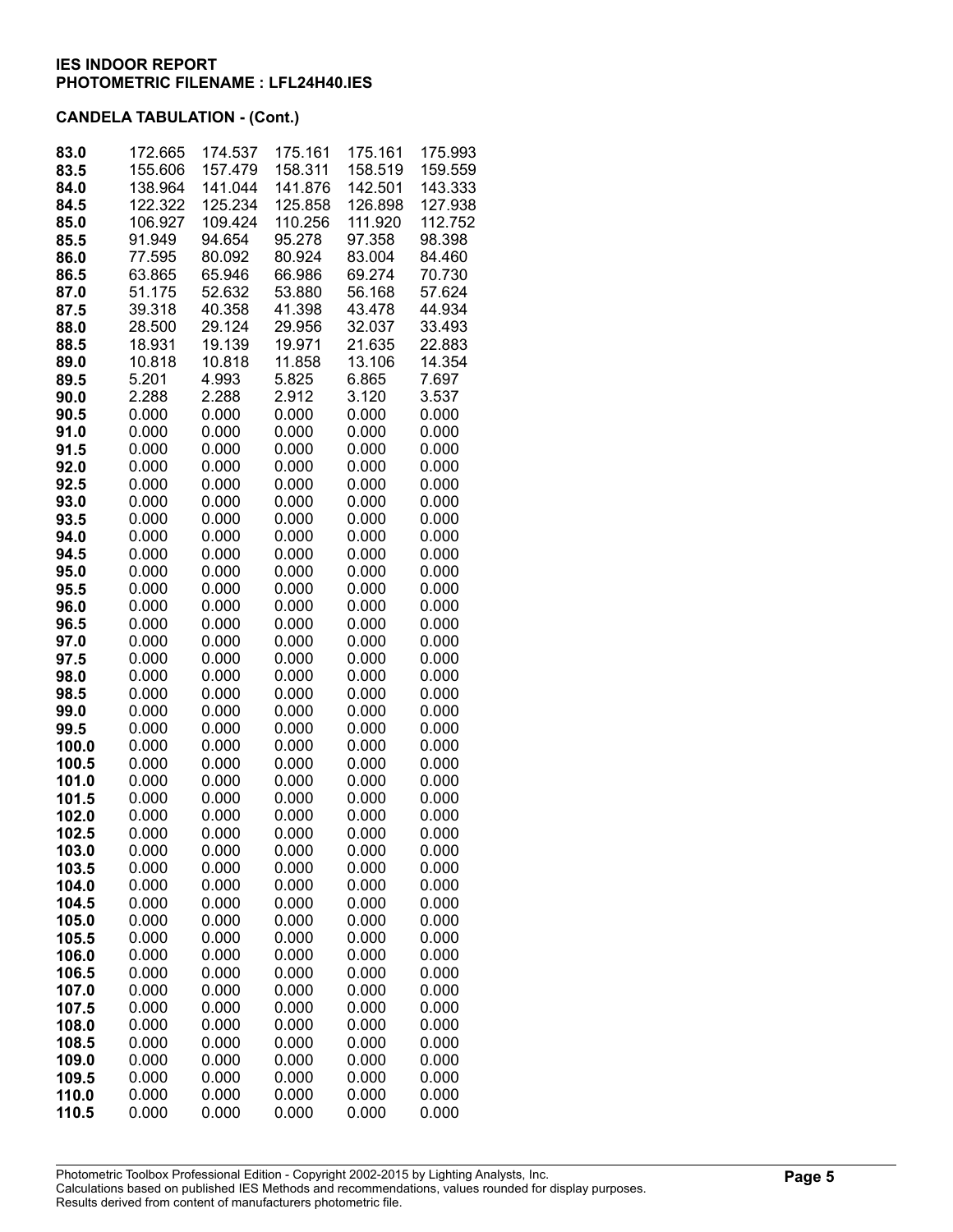| 111.0          | 0.000          | 0.000          | 0.000          | 0.000          | 0.000          |
|----------------|----------------|----------------|----------------|----------------|----------------|
| 111.5          | 0.000          | 0.000          | 0.000          | 0.000          | 0.000          |
| 112.0          | 0.000          | 0.000          | 0.000          | 0.000          | 0.000          |
| 112.5          | 0.000          | 0.000          | 0.000          | 0.000          | 0.000          |
| 113.0          | 0.000          | 0.000          | 0.000          | 0.000          | 0.000          |
| 113.5          | 0.000          | 0.000          | 0.000          | 0.000          | 0.000          |
| 114.0          | 0.000          | 0.000          | 0.000          | 0.000          | 0.000          |
| 114.5          | 0.000          | 0.000          | 0.000          | 0.000          | 0.000          |
| 115.0          | 0.000          | 0.000          | 0.000          | 0.000          | 0.000          |
| 115.5          | 0.000          | 0.000          | 0.000          | 0.000          | 0.000          |
| 116.0          | 0.000          | 0.000          | 0.000          | 0.000          | 0.000          |
| 116.5          | 0.000          | 0.000          | 0.000          | 0.000          | 0.000          |
| 117.0          | 0.000          | 0.000          | 0.000          | 0.000          | 0.000          |
| 117.5          | 0.000          | 0.000          | 0.000          | 0.000          | 0.000          |
| 118.0<br>118.5 | 0.000<br>0.000 | 0.000<br>0.000 | 0.000<br>0.000 | 0.000<br>0.000 | 0.000<br>0.000 |
| 119.0          | 0.000          | 0.000          | 0.000          | 0.000          | 0.000          |
| 119.5          | 0.000          | 0.000          | 0.000          | 0.000          | 0.000          |
| 120.0          | 0.000          | 0.000          | 0.000          | 0.000          | 0.000          |
| 120.5          | 0.000          | 0.000          | 0.000          | 0.000          | 0.000          |
| 121.0          | 0.000          | 0.000          | 0.000          | 0.000          | 0.000          |
| 121.5          | 0.000          | 0.000          | 0.000          | 0.000          | 0.000          |
| 122.0          | 0.000          | 0.000          | 0.000          | 0.000          | 0.000          |
| 122.5          | 0.000          | 0.000          | 0.000          | 0.000          | 0.000          |
| 123.0          | 0.000          | 0.000          | 0.000          | 0.000          | 0.000          |
| 123.5          | 0.000          | 0.000          | 0.000          | 0.000          | 0.000          |
| 124.0          | 0.000          | 0.000          | 0.000          | 0.000          | 0.000          |
| 124.5          | 0.000          | 0.000          | 0.000          | 0.000          | 0.000          |
| 125.0          | 0.000          | 0.000          | 0.000          | 0.000          | 0.000          |
| 125.5          | 0.000          | 0.000          | 0.000          | 0.000          | 0.000          |
| 126.0          | 0.000          | 0.000          | 0.000          | 0.000          | 0.000          |
| 126.5          | 0.000          | 0.000          | 0.000          | 0.000          | 0.000          |
| 127.0          | 0.000          | 0.000          | 0.000          | 0.000          | 0.000          |
| 127.5          | 0.000<br>0.000 | 0.000<br>0.000 | 0.000<br>0.000 | 0.000<br>0.000 | 0.000<br>0.000 |
| 128.0<br>128.5 | 0.000          | 0.000          | 0.000          | 0.000          | 0.000          |
| 129.0          | 0.000          | 0.000          | 0.000          | 0.000          | 0.000          |
| 129.5          | 0.000          | 0.000          | 0.000          | 0.000          | 0.000          |
| 130.0          | 0.000          | 0.000          | 0.000          | 0.000          | 0.000          |
| 130.5          | 0.000          | 0.000          | 0.000          | 0.000          | 0.000          |
| 131.0          | 0.000          | 0.000          | 0.000          | 0.000          | 0.000          |
| 131.5          | 0.000          | 0.000          | 0.000          | 0.000          | 0.000          |
| 132.0          | 0.000          | 0.000          | 0.000          | 0.000          | 0.000          |
| 132.5          | 0.000          | 0.000          | 0.000          | 0.000          | 0.000          |
| 133.0          | 0.000          | 0.000          | 0.000          | 0.000          | 0.000          |
| 133.5          | 0.000          | 0.000          | 0.000          | 0.000          | 0.000          |
| 134.0          | 0.000          | 0.000          | 0.000          | 0.000          | 0.000          |
| 134.5          | 0.000          | 0.000          | 0.000          | 0.000          | 0.000          |
| 135.0          | 0.000          | 0.000          | 0.000          | 0.000          | 0.000          |
| 135.5          | 0.000          | 0.000          | 0.000          | 0.000          | 0.000          |
| 136.0          | 0.000          | 0.000          | 0.000          | 0.000          | 0.000          |
| 136.5<br>137.0 | 0.000<br>0.000 | 0.000<br>0.000 | 0.000<br>0.000 | 0.000<br>0.000 | 0.000<br>0.000 |
| 137.5          | 0.000          | 0.000          | 0.000          | 0.000          | 0.000          |
| 138.0          | 0.000          | 0.000          | 0.000          | 0.000          | 0.000          |
| 138.5          | 0.000          | 0.000          | 0.000          | 0.000          | 0.000          |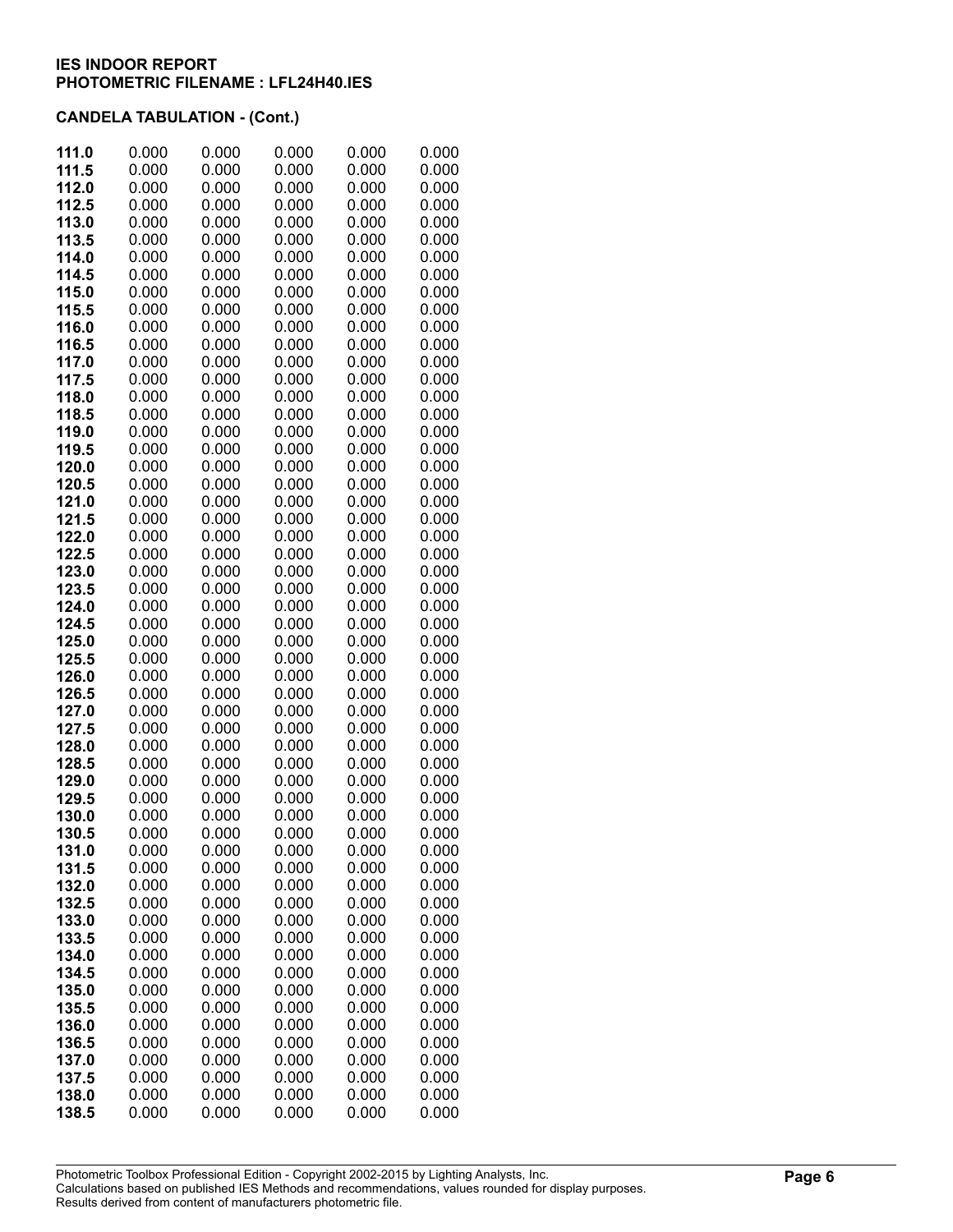|       | 0.000 | 0.000 | 0.000 | 0.000 | 0.000 |
|-------|-------|-------|-------|-------|-------|
| 139.0 |       |       |       |       |       |
| 139.5 | 0.000 | 0.000 | 0.000 | 0.000 | 0.000 |
| 140.0 | 0.000 | 0.000 | 0.000 | 0.000 | 0.000 |
| 140.5 | 0.000 | 0.000 | 0.000 | 0.000 | 0.000 |
| 141.0 | 0.000 | 0.000 | 0.000 | 0.000 | 0.000 |
| 141.5 | 0.000 | 0.000 | 0.000 | 0.000 | 0.000 |
| 142.0 | 0.000 | 0.000 | 0.000 | 0.000 | 0.000 |
| 142.5 | 0.000 | 0.000 | 0.000 | 0.000 | 0.000 |
|       |       |       |       |       |       |
| 143.0 | 0.000 | 0.000 | 0.000 | 0.000 | 0.000 |
| 143.5 | 0.000 | 0.000 | 0.000 | 0.000 | 0.000 |
| 144.0 | 0.000 | 0.000 | 0.000 | 0.000 | 0.000 |
| 144.5 | 0.000 | 0.000 | 0.000 | 0.000 | 0.000 |
| 145.0 | 0.000 | 0.000 | 0.000 | 0.000 | 0.000 |
| 145.5 | 0.000 | 0.000 | 0.000 | 0.000 | 0.000 |
| 146.0 | 0.000 | 0.000 | 0.000 | 0.000 | 0.000 |
| 146.5 | 0.000 | 0.000 | 0.000 | 0.000 | 0.000 |
| 147.0 | 0.000 | 0.000 | 0.000 | 0.000 | 0.000 |
|       |       |       |       |       |       |
| 147.5 | 0.000 | 0.000 | 0.000 | 0.000 | 0.000 |
| 148.0 | 0.000 | 0.000 | 0.000 | 0.000 | 0.000 |
| 148.5 | 0.000 | 0.000 | 0.000 | 0.000 | 0.000 |
| 149.0 | 0.000 | 0.000 | 0.000 | 0.000 | 0.000 |
| 149.5 | 0.000 | 0.000 | 0.000 | 0.000 | 0.000 |
| 150.0 | 0.000 | 0.000 | 0.000 | 0.000 | 0.000 |
| 150.5 | 0.000 | 0.000 | 0.000 | 0.000 | 0.000 |
| 151.0 | 0.000 | 0.000 | 0.000 | 0.000 | 0.000 |
| 151.5 | 0.000 | 0.000 | 0.000 | 0.000 | 0.000 |
|       |       |       |       |       |       |
| 152.0 | 0.000 | 0.000 | 0.000 | 0.000 | 0.000 |
| 152.5 | 0.000 | 0.000 | 0.000 | 0.000 | 0.000 |
| 153.0 | 0.000 | 0.000 | 0.000 | 0.000 | 0.000 |
| 153.5 | 0.000 | 0.000 | 0.000 | 0.000 | 0.000 |
| 154.0 | 0.000 | 0.000 | 0.000 | 0.000 | 0.000 |
| 154.5 | 0.000 | 0.000 | 0.000 | 0.000 | 0.000 |
| 155.0 | 0.000 | 0.000 | 0.000 | 0.000 | 0.000 |
| 155.5 | 0.000 | 0.000 | 0.000 | 0.000 | 0.000 |
| 156.0 | 0.000 | 0.000 | 0.000 | 0.000 | 0.000 |
| 156.5 | 0.000 | 0.000 | 0.000 | 0.000 | 0.000 |
| 157.0 | 0.000 | 0.000 | 0.000 | 0.000 | 0.000 |
|       |       |       |       |       |       |
| 157.5 | 0.000 | 0.000 | 0.000 | 0.000 | 0.000 |
| 158.0 | 0.000 | 0.000 | 0.000 | 0.000 | 0.000 |
| 158.5 | 0.000 | 0.000 | 0.000 | 0.000 | 0.000 |
| 159.0 | 0.000 | 0.000 | 0.000 | 0.000 | 0.000 |
| 159.5 | 0.000 | 0.000 | 0.000 | 0.000 | 0.000 |
| 160.0 | 0.000 | 0.000 | 0.000 | 0.000 | 0.000 |
| 160.5 | 0.000 | 0.000 | 0.000 | 0.000 | 0.000 |
| 161.0 | 0.000 | 0.000 | 0.000 | 0.000 | 0.000 |
| 161.5 | 0.000 | 0.000 | 0.000 | 0.000 | 0.000 |
| 162.0 | 0.000 | 0.000 | 0.000 | 0.000 | 0.000 |
| 162.5 | 0.000 | 0.000 | 0.000 | 0.000 | 0.000 |
|       |       |       |       |       |       |
| 163.0 | 0.000 | 0.000 | 0.000 | 0.000 | 0.000 |
| 163.5 | 0.000 | 0.000 | 0.000 | 0.000 | 0.000 |
| 164.0 | 0.000 | 0.000 | 0.000 | 0.000 | 0.000 |
| 164.5 | 0.000 | 0.000 | 0.000 | 0.000 | 0.000 |
| 165.0 | 0.000 | 0.000 | 0.000 | 0.000 | 0.000 |
| 165.5 | 0.000 | 0.000 | 0.000 | 0.000 | 0.000 |
| 166.0 | 0.000 | 0.000 | 0.000 | 0.000 | 0.000 |
| 166.5 | 0.000 | 0.000 | 0.000 | 0.000 | 0.000 |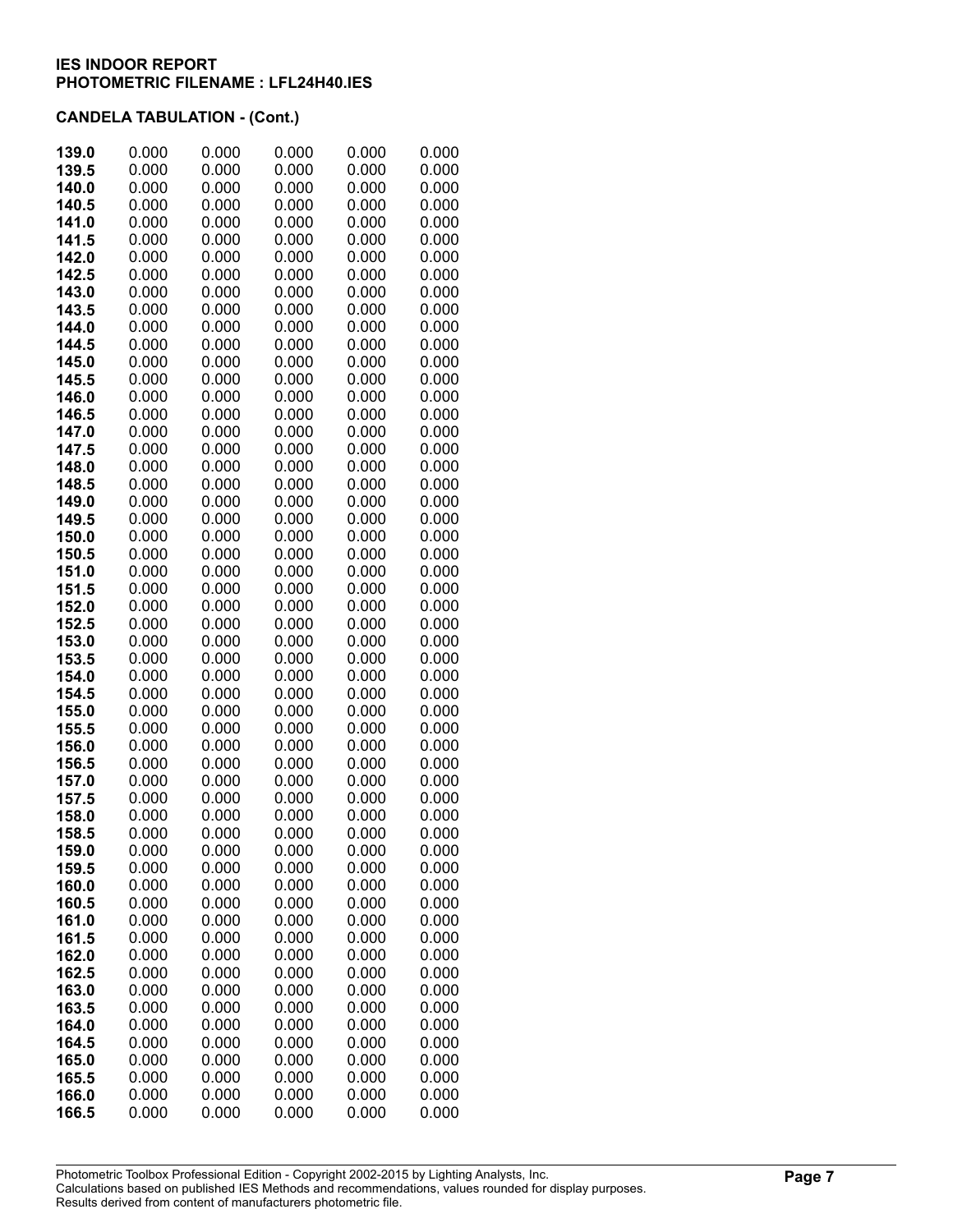| 167.0 | 0.000 | 0.000 | 0.000 | 0.000 | 0.000 |
|-------|-------|-------|-------|-------|-------|
| 167.5 | 0.000 | 0.000 | 0.000 | 0.000 | 0.000 |
| 168.0 | 0.000 | 0.000 | 0.000 | 0.000 | 0.000 |
| 168.5 | 0.000 | 0.000 | 0.000 | 0.000 | 0.000 |
| 169.0 | 0.000 | 0.000 | 0.000 | 0.000 | 0.000 |
| 169.5 | 0.000 | 0.000 | 0.000 | 0.000 | 0.000 |
| 170.0 | 0.000 | 0.000 | 0.000 | 0.000 | 0.000 |
| 170.5 | 0.000 | 0.000 | 0.000 | 0.000 | 0.000 |
| 171.0 | 0.000 | 0.000 | 0.000 | 0.000 | 0.000 |
| 171.5 | 0.000 | 0.000 | 0.000 | 0.000 | 0.000 |
| 172.0 | 0.000 | 0.000 | 0.000 | 0.000 | 0.000 |
| 172.5 | 0.000 | 0.000 | 0.000 | 0.000 | 0.000 |
| 173.0 | 0.000 | 0.000 | 0.000 | 0.000 | 0.000 |
| 173.5 | 0.000 | 0.000 | 0.000 | 0.000 | 0.000 |
| 174.0 | 0.000 | 0.000 | 0.000 | 0.000 | 0.000 |
| 174.5 | 0.000 | 0.000 | 0.000 | 0.000 | 0.000 |
| 175.0 | 0.000 | 0.000 | 0.000 | 0.000 | 0.000 |
| 175.5 | 0.000 | 0.000 | 0.000 | 0.000 | 0.000 |
| 176.0 | 0.000 | 0.000 | 0.000 | 0.000 | 0.000 |
| 176.5 | 0.000 | 0.000 | 0.000 | 0.000 | 0.000 |
| 177.0 | 0.000 | 0.000 | 0.000 | 0.000 | 0.000 |
| 177.5 | 0.000 | 0.000 | 0.000 | 0.000 | 0.000 |
| 178.0 | 0.000 | 0.000 | 0.000 | 0.000 | 0.000 |
| 178.5 | 0.000 | 0.000 | 0.000 | 0.000 | 0.000 |
| 179.0 | 0.000 | 0.000 | 0.000 | 0.000 | 0.000 |
| 179.5 | 0.000 | 0.000 | 0.000 | 0.000 | 0.000 |
| 180.0 | 0.000 | 0.000 | 0.000 | 0.000 | 0.000 |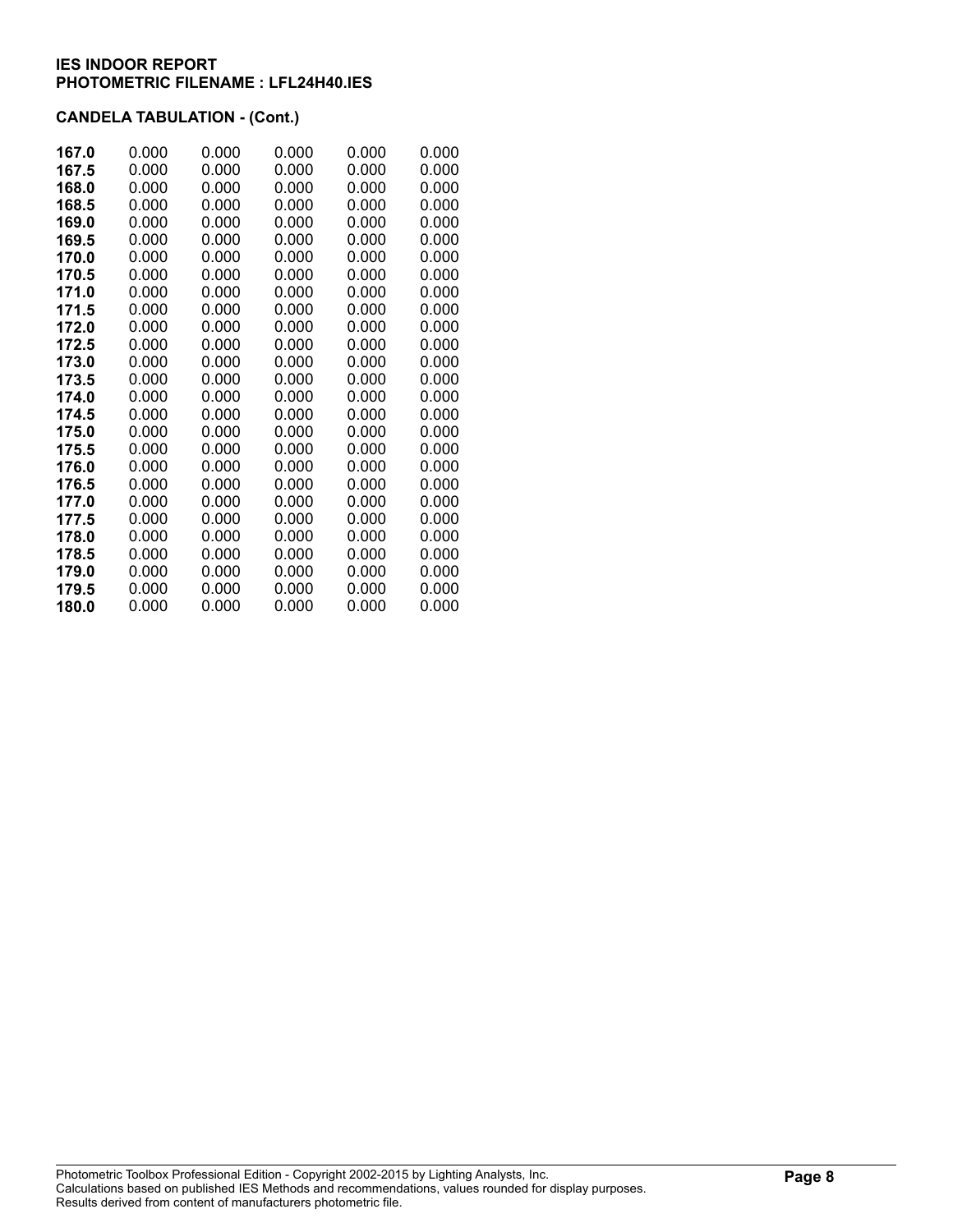### **ZONAL LUMEN SUMMARY**

| Zone      | Lumens  | %Lamp | %Fixt  |
|-----------|---------|-------|--------|
| $0 - 20$  | 1085.86 | N.A.  | 13.60  |
| $0 - 30$  | 2276.1  | N.A.  | 28.50  |
| $0 - 40$  | 3680.49 | N.A.  | 46.20  |
| $0 - 60$  | 6370.47 | N.A.  | 79.90  |
| $0 - 80$  | 7841.41 | N.A.  | 98.40  |
| $0 - 90$  | 7972.28 | N.A.  | 100.00 |
| 10-90     | 7688.85 | N.A.  | 96.40  |
| 20-40     | 2594.63 | N.A.  | 32.50  |
| 20-50     | 4021.31 | N.A.  | 50.40  |
| 40-70     | 3634.68 | N.A.  | 45.60  |
| 60-80     | 1470.94 | N.A.  | 18.50  |
| 70-80     | 526.24  | N.A.  | 6.60   |
| 80-90     | 130.87  | N.A.  | 1.60   |
| 90-110    | 0.08    | N.A.  | 0.00   |
| 90-120    | 0.08    | N.A.  | 0.00   |
| 90-130    | 0.08    | N.A.  | 0.00   |
| 90-150    | 0.08    | N.A.  | 0.00   |
| 90-180    | 0.08    | N.A.  | 0.00   |
| 110-180   | 0.00    | N.A.  | 0.00   |
| $0 - 180$ | 7972.36 | N.A.  | 100.00 |

Total Luminaire Efficiency = N.A.%

#### **ZONAL LUMEN SUMMARY**

| Zone    | Lumens  |
|---------|---------|
| 0-10    | 283.44  |
| 10-20   | 802.42  |
| 20-30   | 1190.25 |
| 30-40   | 1404.39 |
| 40-50   | 1426.68 |
| 50-60   | 1263.3  |
| 60-70   | 944.70  |
| 70-80   | 526.24  |
| 80-90   | 130.87  |
| 90-100  | 0.08    |
| 100-110 | 0.00    |
| 110-120 | 0.00    |
| 120-130 | 0.00    |
| 130-140 | 0.00    |
| 140-150 | 0.00    |
| 150-160 | 0.00    |
| 160-170 | 0.00    |
| 170-180 | 0.00    |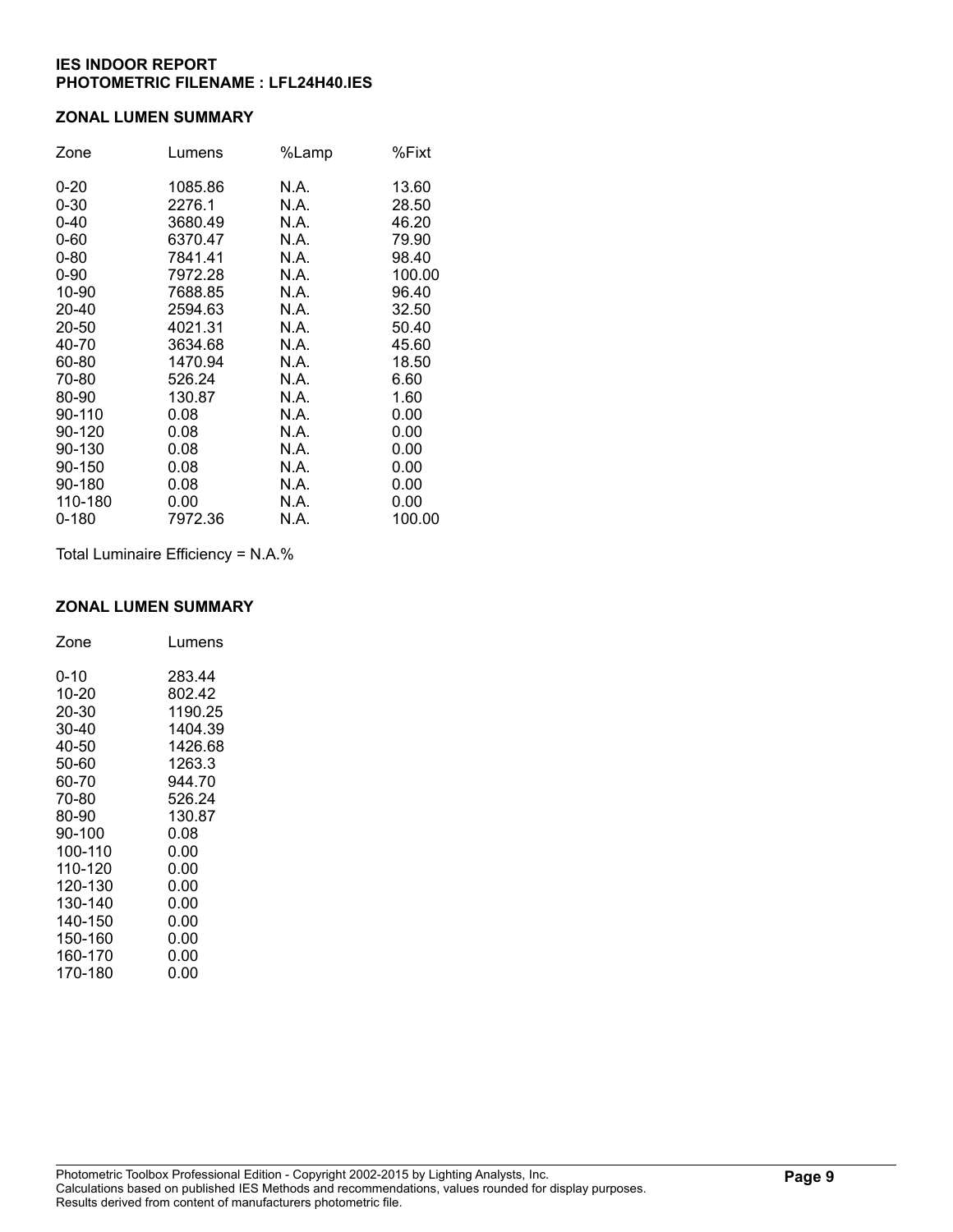### **COEFFICIENTS OF UTILIZATION - ZONAL CAVITY METHOD**

Effective Floor Cavity Reflectance 0.20

| <b>RC</b>      | 80                   | 70                  | 50           | 30          | 10            | 0   |
|----------------|----------------------|---------------------|--------------|-------------|---------------|-----|
| <b>RW</b>      | -50<br>-30 10<br>70. | 50 30<br>70.<br>-10 | 50 30<br>-10 | 50 30<br>10 | 50 30<br>-10  | 0   |
| $\Omega$       | 119 119 119 119      | 116 116 116 116     | 111 111 111  | 106 106 106 | 102102102     | 100 |
| 1              | 10910410096          | 10610298 95         | 98 95 92     | 94 91 89    | 90 88 86      | 84  |
| 2              | 99 91 84 79          | 97 89 83 78         | 86 80 76     | 82 78 74    | 79 76 72      | 70  |
| 3              | 91 80 72 66          | 88 78 71 65         | 7569<br>-64  | 73 67 63    | 70 66 62      | 59  |
| 4              | 83 71 62 56          | 81 70 62 55         | 67 60 54     | 65 59 54    | 63 57 53      | 51  |
| 5              | 76 64 55 48          | 74 62 54 48         | 60 53 47     | 58 52 47    | 56 51<br>- 46 | 44  |
| 6              | 71 57 48 42          | 69 56 48 42         | 54 47 41     | 53 46 41    | 51 45 41      | 39  |
| $\overline{7}$ | 65 52 43 37          | 64 51 43 37         | 50 42 37     | 48 41 36    | 47 41 36      | 34  |
| 8              | 61 47 39 33          | 47 39 33<br>59.     | 45 38 33     | 44 38 33    | 43 37 32      | 31  |
| 9              | 57 44 35 30          | 56 43 35 30         | 42 35 30     | 41 34 30    | 40 34 29      | 28  |
| 10             | 53 40 32 27          | 52 40 32 27         | 39 32 27     | 38 31 27    | 37 31 27      | 25  |